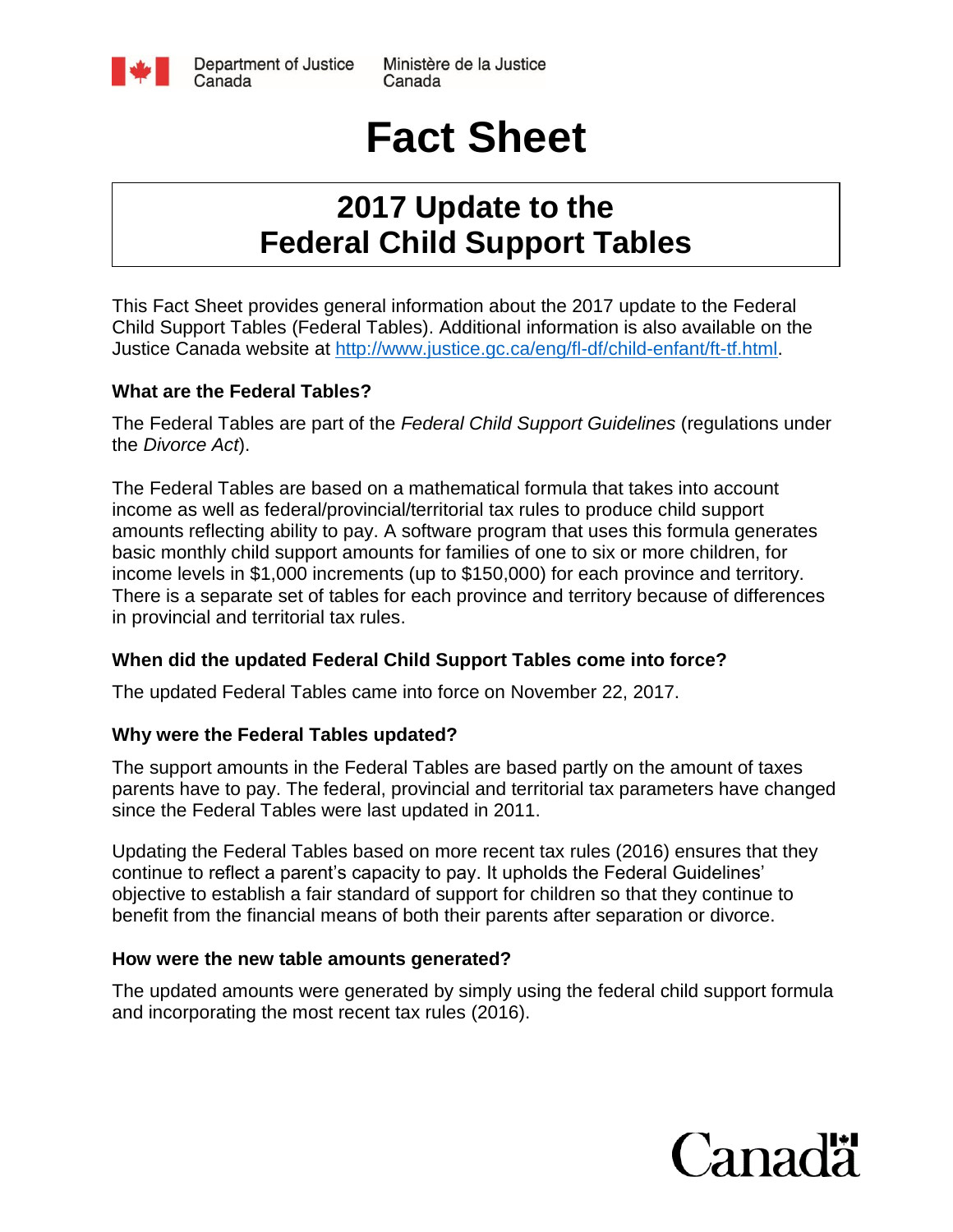#### **Do the child support amounts in the Federal Tables change as a result of the 2017 update?**

When changes to tax rules affect a parent's capacity to pay child support, it may have an impact on the amount of child support to be paid.

Jurisdictions have made various changes to their tax rules since the Federal Tables were last updated. As a result of those changes, child support amounts in the updated Federal Tables may have either increased or decreased from those set out in the previous Federal Tables (2011).

#### **Were provincial and territorial child support guidelines amended as a result of the update to the Federal Tables?**

All provinces and territories, except for Quebec, have adopted the Federal Tables in their provincial child support laws (Quebec has different child support rules and tables). The updated table amounts came into force at the same time at the federal, provincial and territorial levels.

#### **Do the updated Federal Table amounts include the Canada Child Benefit?**

No. Benefits and credits for children, such as the Canada Child Benefit, are generally not included in the calculation of the Table amounts. These benefits and credits are deemed to be government's contribution to children.

#### **Will the updated child support amounts included in the Federal Tables affect child support orders made using the 2011 Federal Tables?**

The updated table amounts will not automatically apply to a child support order made before November 22, 2017. However, if the updated child support amount is different from the amount in an existing order, it could be considered a "change in circumstances." Parents could ask a court to review the order.

#### **Which Federal Tables should I use to calculate retroactive child support?**

If you need to determine how much child support is owed for a period of time between December 31, 2011 and November 21, 2017, use the 2011 Federal Tables to find that amount.

The updated 2017 Federal Tables should be used to determine child support owed for periods from November 22, 2017 onward.

#### **Where can I find the official legal version of the Federal Tables?**

The official legal version of the Federal Tables is found on:

- the Canada Gazette's website (available at [http://www.gazette.gc.ca/rp](http://www.gazette.gc.ca/rp-pr/p2/2017/2017-11-01/html/sor-dors224-eng.php)[pr/p2/2017/2017-11-01/html/sor-dors224-eng.php\)](http://www.gazette.gc.ca/rp-pr/p2/2017/2017-11-01/html/sor-dors224-eng.php); and
- the Justice Canada's website (available at [http://laws](http://laws-lois.justice.gc.ca/eng/regulations/SOR-97-175/index.html)[lois.justice.gc.ca/eng/regulations/SOR-97-175/index.html\)](http://laws-lois.justice.gc.ca/eng/regulations/SOR-97-175/index.html).